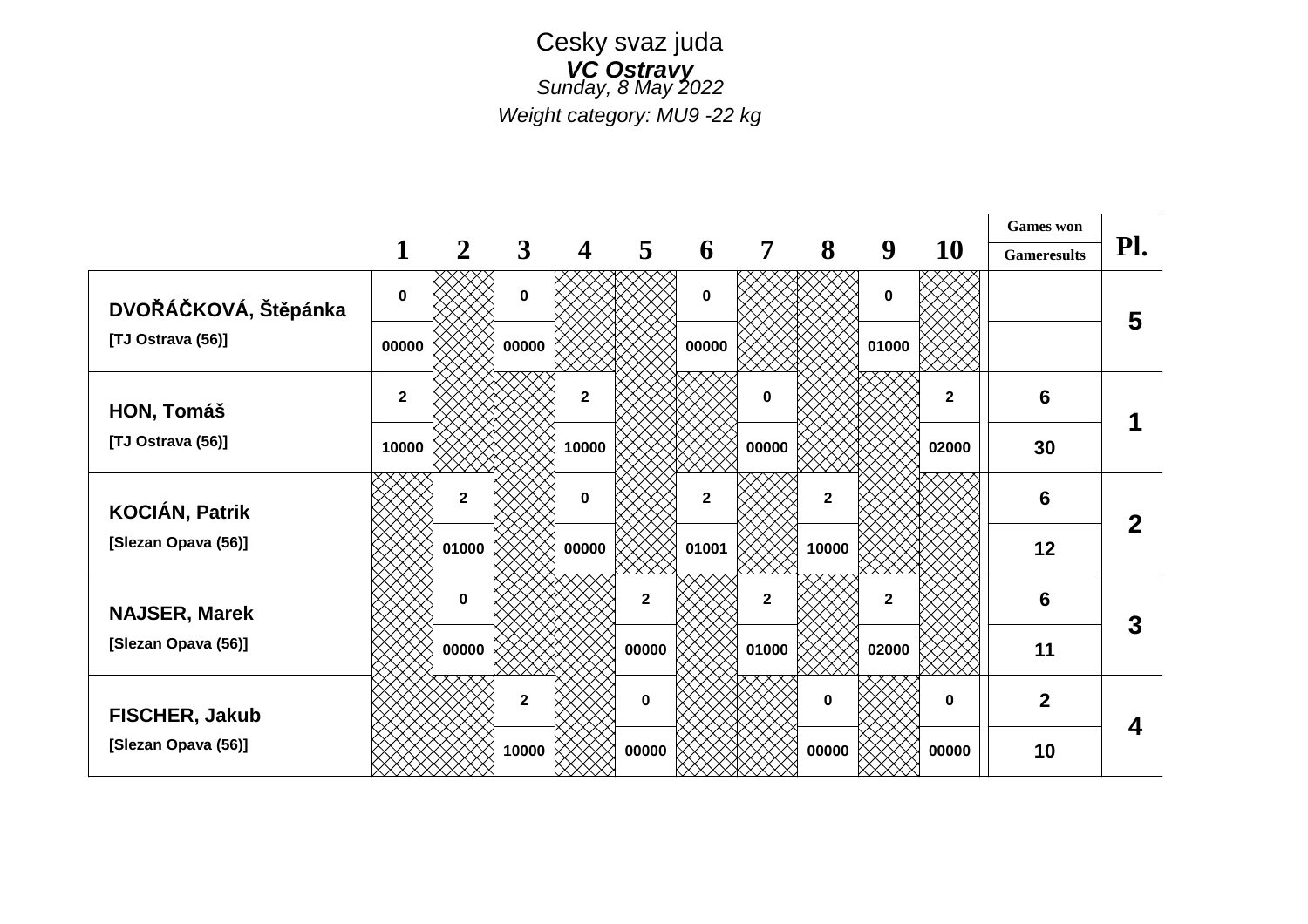## Cesky svaz juda *VC Ostravy Sunday, 8 May 2022*

*Weight category: MU9 -24 kg*

|                          |                |              |              |                         |                |              | <b>Games</b> won   |     |  |
|--------------------------|----------------|--------------|--------------|-------------------------|----------------|--------------|--------------------|-----|--|
|                          |                | $\mathbf{2}$ | 3            | $\overline{\mathbf{4}}$ | 5              | 6            | <b>Gameresults</b> | Pl. |  |
| NOVOBILSKÝ, Antonín      | $\mathbf{0}$   |              | $\mathbf 0$  |                         | $\bf{0}$       |              |                    |     |  |
| [Slezan Opava (56)]      | 00000          |              | 00000        |                         | 00000          |              |                    |     |  |
| LOKOČ, Vojtěch           | $\overline{2}$ |              |              | $\bf{0}$                |                | 0            | $\overline{2}$     | 3   |  |
| [Slezan Opava (56)]      | 02000          |              |              | 00000                   |                | 00000        | 10                 |     |  |
| <b>BRUNCLÍK, Gabriel</b> |                | n            |              | $\overline{2}$          | $\overline{2}$ |              | 4                  | 2   |  |
| [Judo Nový Jičín (56)]   |                | 00000        |              | 02000                   | 10000          |              | 20                 |     |  |
| <b>TRAGAN, Kvido</b>     |                | $\mathbf{2}$ | $\mathbf{2}$ |                         |                | $\mathbf{2}$ | 6                  |     |  |
| [Judo Beskydy (56)]      |                | 00000        | 10000        |                         |                | 01000        | 20                 |     |  |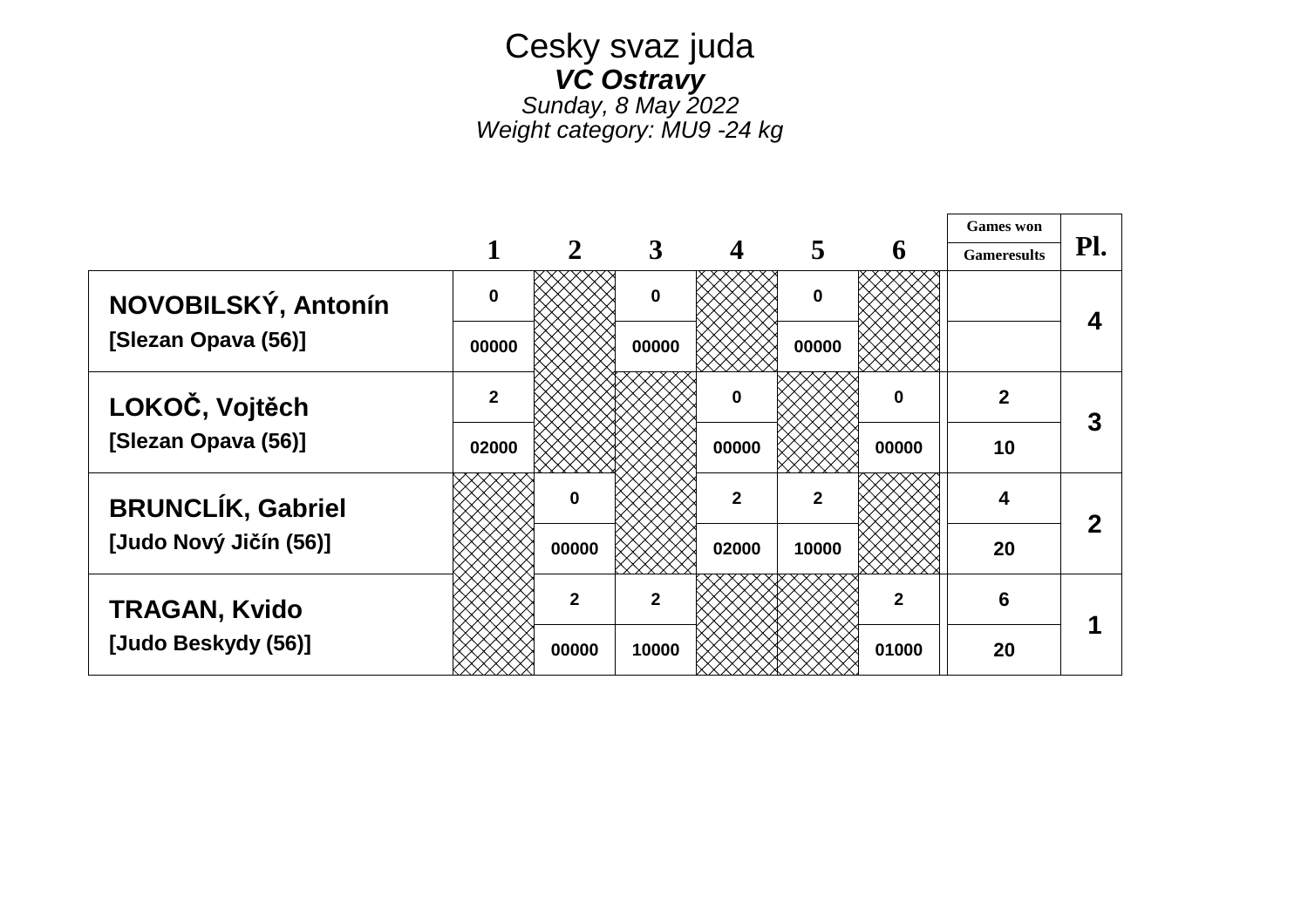# Cesky svaz juda *VC Ostravy Sunday, 8 May 2022*

*Weight category: MU9 -26 kg*

|                            |                |              |                |                |                |       | <b>Games</b> won   |     |
|----------------------------|----------------|--------------|----------------|----------------|----------------|-------|--------------------|-----|
|                            |                | $\mathbf{2}$ | 3              |                | 5              | 6     | <b>Gameresults</b> | Pl. |
| PODIVINSKÝ, Patrik         | $\overline{2}$ |              | $\overline{2}$ |                | $\overline{2}$ |       | 6                  |     |
| [1. JC Baník Ostrava (56)] | 10000          |              | 02000          |                | 10000          |       | 30                 |     |
| <b>GRÓMANOVÁ, Simona</b>   | 0              |              |                | $\bf{0}$       |                | 2     | $\overline{2}$     |     |
| [Slezan Opava (56)]        | 00000          |              |                | 00000          |                | 02000 | 10                 | 4   |
| <b>CONNELL, Henry</b>      |                | n            |                | $\overline{2}$ | $\bf{0}$       |       | $\overline{2}$     | 3   |
| [Judo Beskydy (56)]        |                | 00000        |                | 10000          | 00000          |       | 10                 |     |
| RUČKOVÁ, Simona            |                | $\mathbf{2}$ |                |                |                | 0     | $\overline{2}$     | 2   |
| [Judo Beskydy (56)]        |                | 02000        | 00000          |                |                | 00000 | 10                 |     |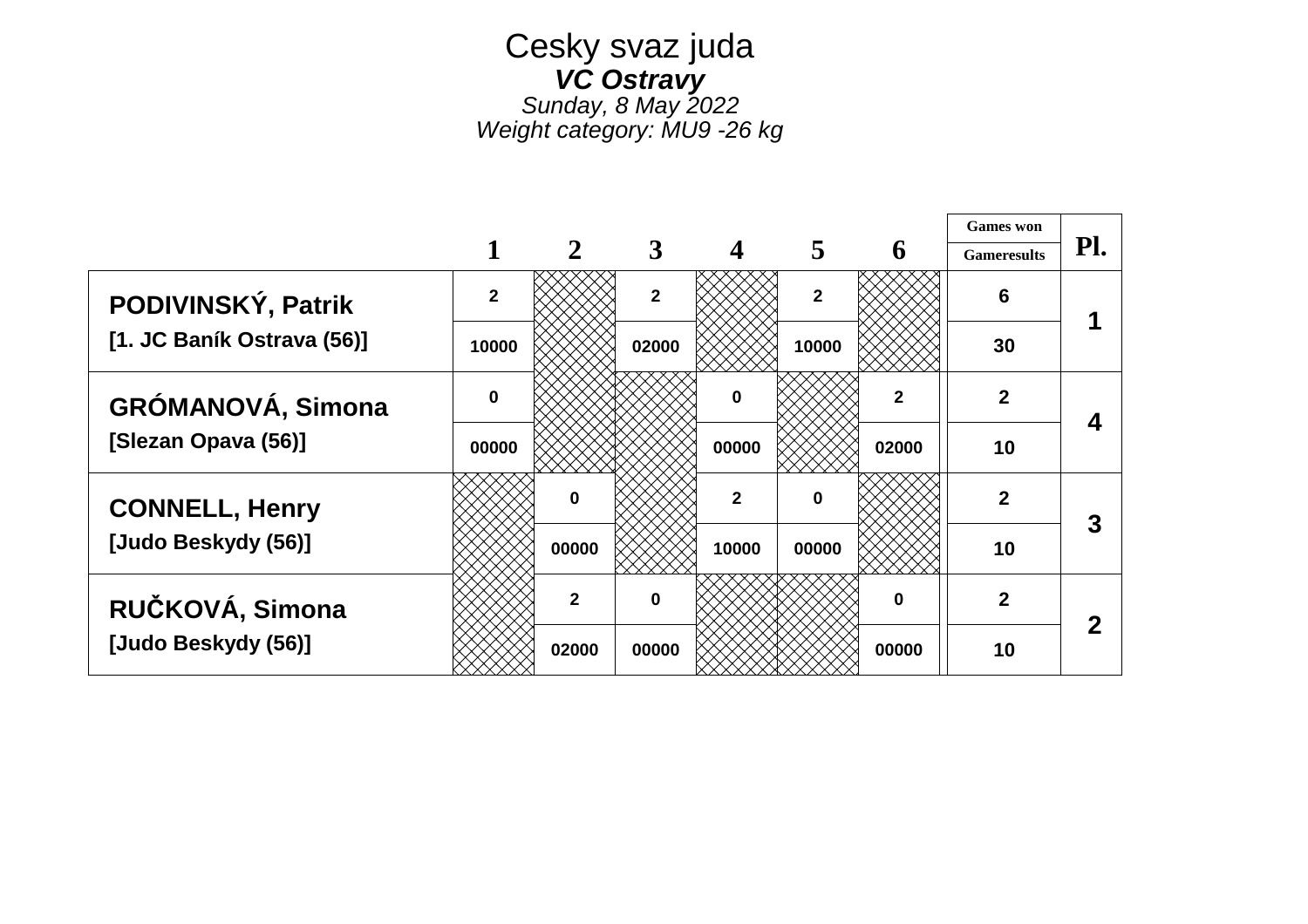#### Cesky svaz juda *VC Ostravy Sunday, 8 May 2022 Weight category: MU9 -28 kg*

|                             |              |                |             | <b>Games</b> won        |     |
|-----------------------------|--------------|----------------|-------------|-------------------------|-----|
|                             |              |                |             | <b>Gameresults</b>      | Pl. |
| <b>ŠUBIK, Garcia Fausto</b> | $\mathbf{2}$ | $\overline{2}$ |             | $\overline{\mathbf{4}}$ |     |
| [TJ Ostrava (56)]           | 02000        | 10000          |             | 20                      |     |
| <b>NAJVERT, Luisa</b>       | $\pmb{0}$    |                | $\mathbf 2$ | $\overline{2}$          |     |
| [TJ Ostrava (56)]           | 00000        |                | 02000       | 10                      |     |
| <b>KUKOL, Ondřej</b>        |              | 0              | $\mathbf 0$ |                         |     |
| [Slezan Opava (56)]         |              | 00000          | 00000       |                         |     |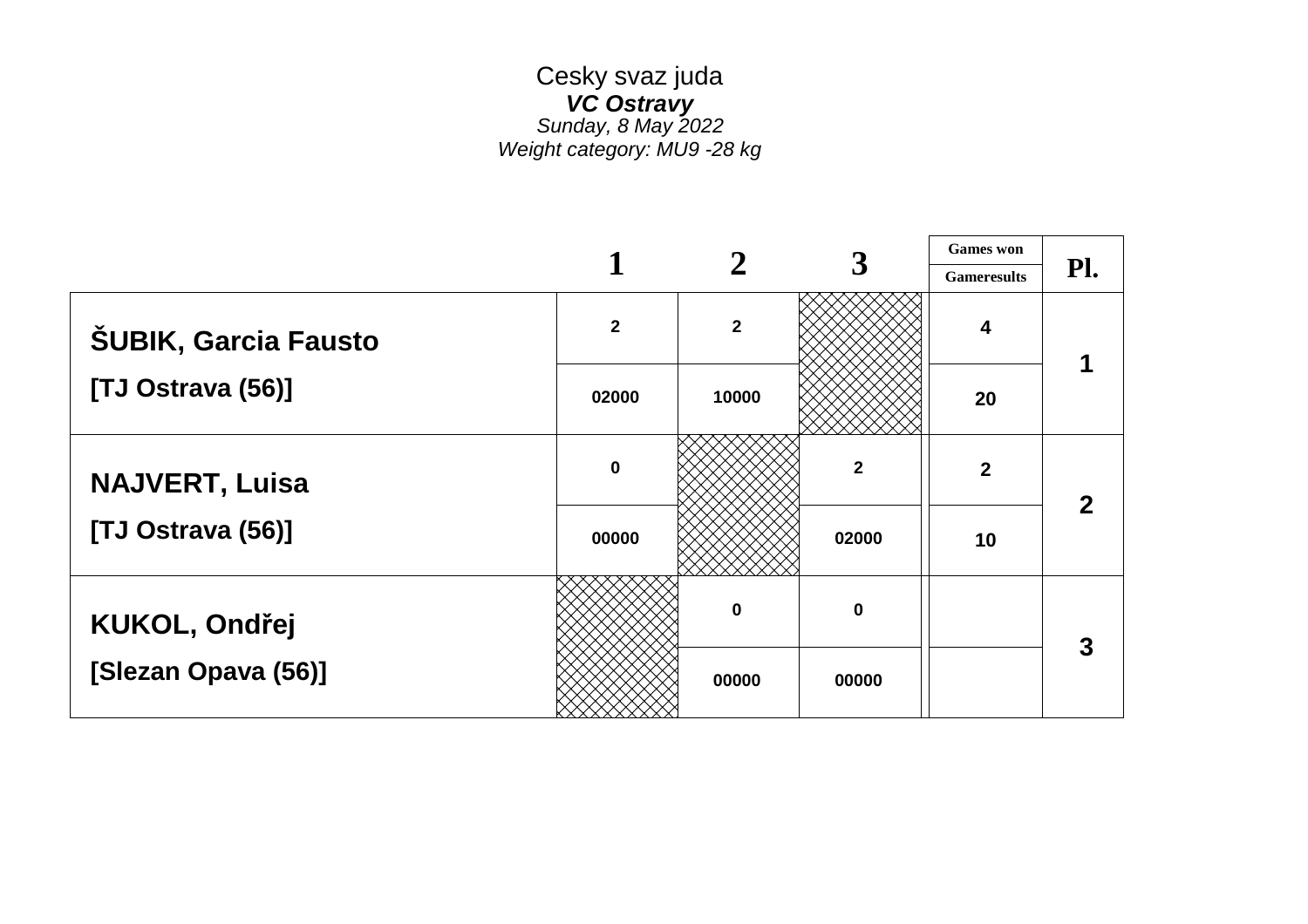#### Cesky svaz juda *VC Ostravy Sunday, 8 May 2022 Weight category: MU9 -30 kg*

┯

|                            |              |                |              | <b>Games</b> won        |     |
|----------------------------|--------------|----------------|--------------|-------------------------|-----|
|                            |              |                |              | <b>Gameresults</b>      | Pl. |
| ŠPIČÁK, Filip              | $\mathbf{2}$ | $\overline{2}$ |              | $\overline{\mathbf{4}}$ |     |
| [Slezan Opava (56)]        | 10000        | 10000          |              | 20                      |     |
| HALVONÍKOVÁ, Barbara       | $\mathbf 0$  |                | $\mathbf 0$  |                         | 3   |
| [Judo Beskydy (56)]        | 00000        |                | 00000        |                         |     |
| JAŠŠO, Štěpán              |              | $\bf{0}$       | $\mathbf{2}$ | $\overline{2}$          |     |
| [1. JC Baník Ostrava (56)] |              | 00000          | 10000        | 10                      |     |